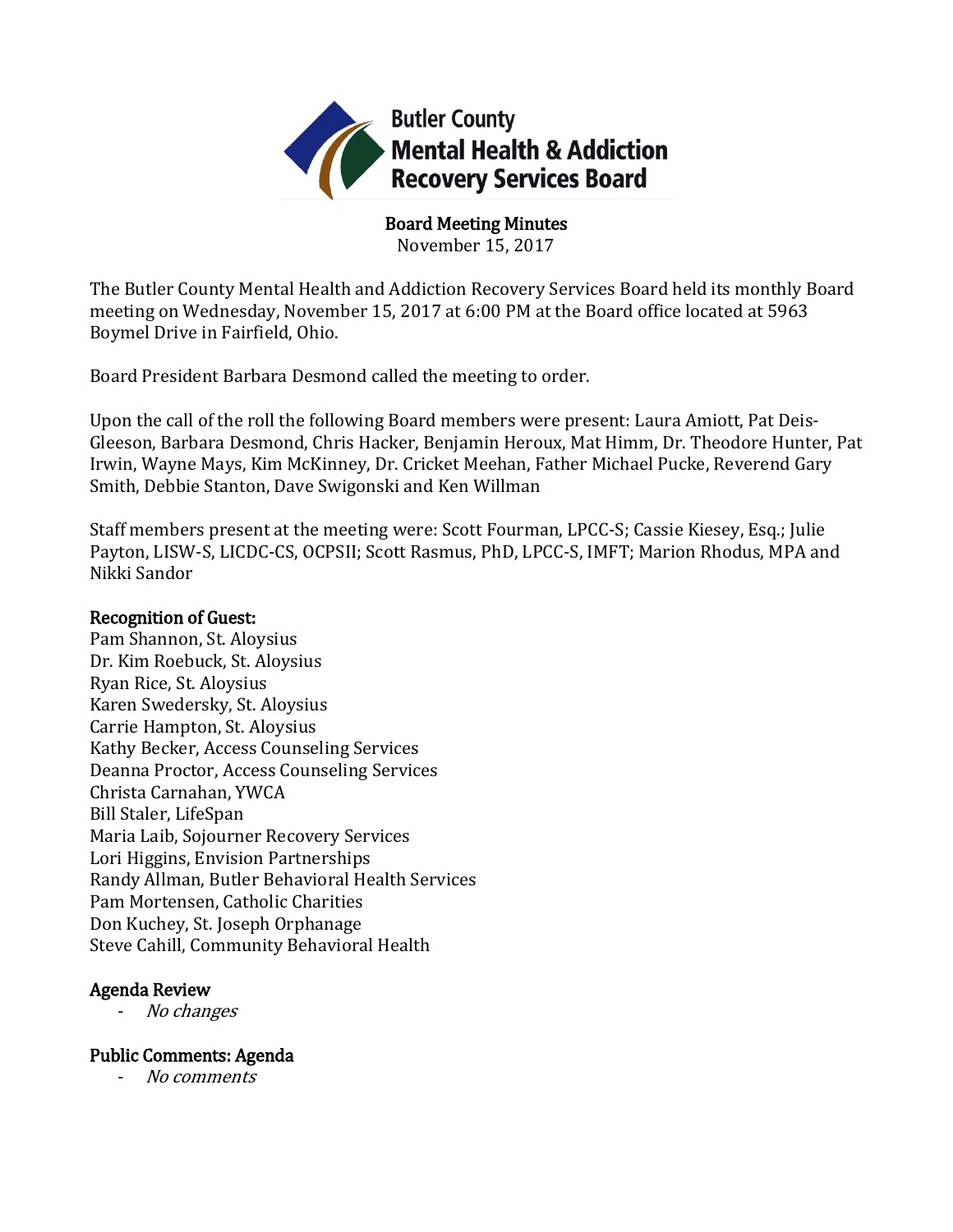# 1. Provider Presentation

### St. Aloysius

Pam Shannon, Ryan Reese and Carrie Hampton provided an overview of the programs offered at the different St. Aloysius locations.

# 2. Board Communications & Announcements

# a. Board President Message

Ms. Desmond, Board President, provided an overview of what the Board and Board staff have been up to the last couple of months. See page 5 for a full report.

# b. Executive Director Report

- i. Levy Update
- ii. Statewide November Levy Results
- iii. BH Redesign Update
- iv. Opiate Recovery Community Awards
- v. ER: Study: Opioids No More Effective Than Over-The-Counter Pain Killer Combo
- vi. SBIRT Training
- vii. Happiest Cities in the US Study

# 3. Consent Agenda

- a. October Board Meeting Minutes
- b. October Executive Committee Meeting Minutes

Father Michael Pucke motioned to approve the items in the consent agenda. Ms. Amiott seconded the motion. The vote carried the motion.

# 4. Review of Committee Meetings

## a. ARS Committee

- i. Community Health Alliance Recovery Hosing Capital Request
- ii. Drug Free Workplace Seminar Update
- iii. Fairfield Opiate Summit Committee Debrief
- iv. Opiate Business Plan Review & Update Process
- v. Levy Update
- vi. Envision Partnership's Suicide Prevention Proposal
- vii. Continuum of Care Wait List

## b. MH Committee

- i. Presentation: Christa Carnahan, YWCA Goodman Place
- ii. CBH Residential Property Repairs
- iii. TLC Short Term Housing Proposal
- iv. Envision Partnerships Suicide Prevention Proposal
- v. BH Redesign Training by Diane Zucker
- vi. Board MH Housing Services List
- vii. Meta Analysis Mental Heath and Exercise
- viii. Meeting with Suicide Prevention Foundation
	- ix. Crisis Text Line Status
	- x. Gunshot Prevention Update
	- xi. Jail Programming Update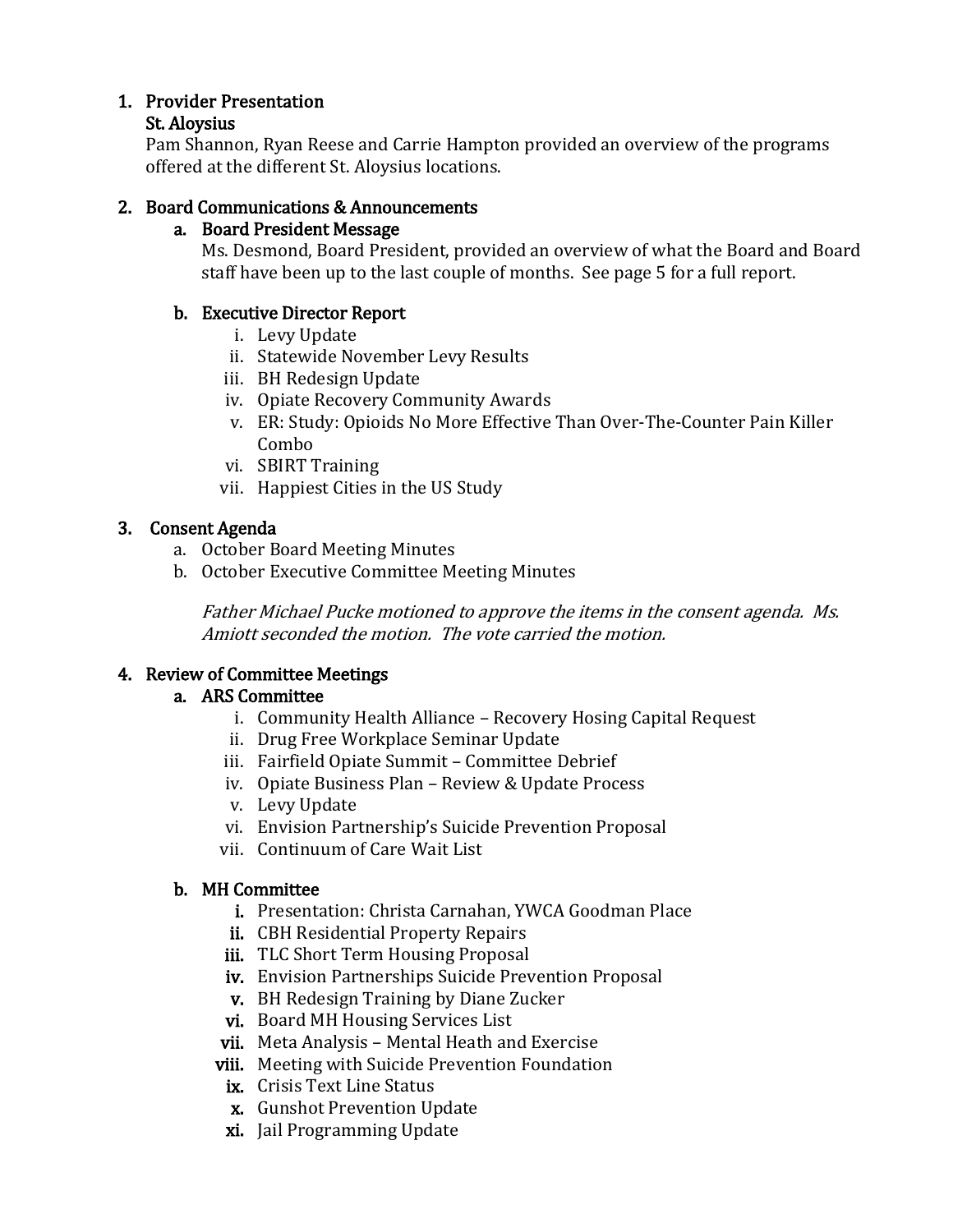### 5. New Business

#### a. September Financial Report

Mr. Rhodus provided an overview of the September financial reports. As of September the Board was 25% of the way through the fiscal year and 24% of Board dollars were spent with 33% of funds received.

Mr. Swigonski motioned to approve the September Financial Reports. Ms. Stanton seconded the motion. The vote carried the motion.

#### b. November Budget Revisions and Updated Yellow Sheets

Envision Partnerships budget revision is in the amount of \$32,000 for mental health prevention programming. CBH has a budget revision with a net increase of \$19,035 after multiple changes have been made.

Yellow sheet updates incorporated the two budget revisions and \$105,000 was entered for expanding mental health courts for Access Counseling and an increase of \$50,000 was entered for recovery housing for Sojourner.

Ms. Deis-Gleeson motioned to approve the Budget Revisions and the Changes in the Yellow Sheet. Mr. Tucker seconded the motion. The vote carried the motion.

### c. Diane Zucker BH Redesign Proposal

The Board would like to bring Diane Zucker back and use her to provide direct support/training for providers and Board staff to ensure everyone is coding and billing correctly.

Ms. Irwin motioned to approve the Diane Zucker contract in the amount of \$5,500. Ms. McKinney seconded the motion. The vote carried the motion.

#### d. Butler County Audit

Mr. Rhodus provided an overview of the findings in the Butler County Audit related to the MHARS Board.

### e. .7 mill Integrated MH and ARS Levy Resolution

The resolution for the .7 mill Integrated levy has been written and is ready to be finalized in order to file with the commissioners.

Ms. Amiott motioned to approve the .7 mill Integrated Levy Resolution. Ms. Hacker seconded the motion. The vote carried the motion.

### f. Policy to Fund Dual Diagnosed Clients/Dual Purpose Programming with Current Levy Funding

Dr. Rasmus created a policy to address current levy funds being used for dual diagnosed clients and/or dual purpose programming.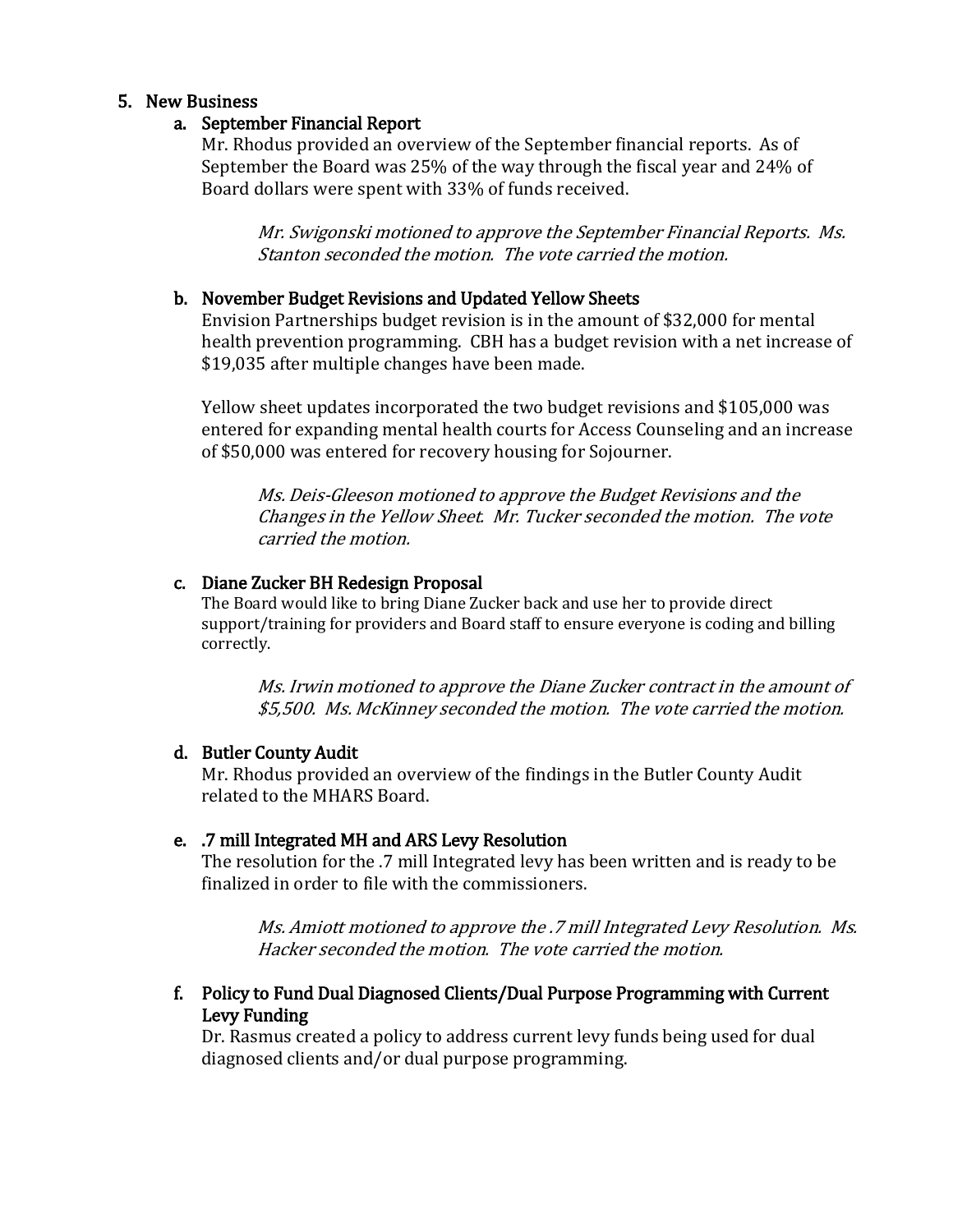Mr. Heroux motioned to approve the policy to fund dual diagnosed clients/dual purpose programming with current levy funding. Mr. Swigonski seconded the motion. The vote carried the motion.

## g. State Hospital Report

Mr. Fourman reviewed the October State Hospital report and pointed out that there were 5 civil beds and 11 forensic beds currently being used by Butler County residents.

## h. November MH & ARS Committee Meeting Minutes

Ms. Deis-Gleeson motioned to approve the November MH and ARS Committee Meeting Minutes. Dr. Hunter seconded the motion. The voted carried the motion.

## i. October Meeting Evaluations

Dr. Willman reviewed the October guest meeting evaluation forms and the Board member evaluation forms in order to improve upon the monthly meetings.

## j. Vouchers and Payments Made by Direct Deduction

Listed were all the voucher approvals and direct deductions for the month of October.

Ms. Stanton motioned to approve the October Vouchers and Payments Made by Direct Deduction. Mr. Swigonski seconded the motion. The vote carried the motion.

## 6. Guest/Board Comments

- a. Ms. Becker thanked the Board for approving the Access Counseling proposal.
- b. Father Michael Pucke talked about his hopes for how the Board can move forward with improving services for the Spanish speaking community.

## 7. Adjournment